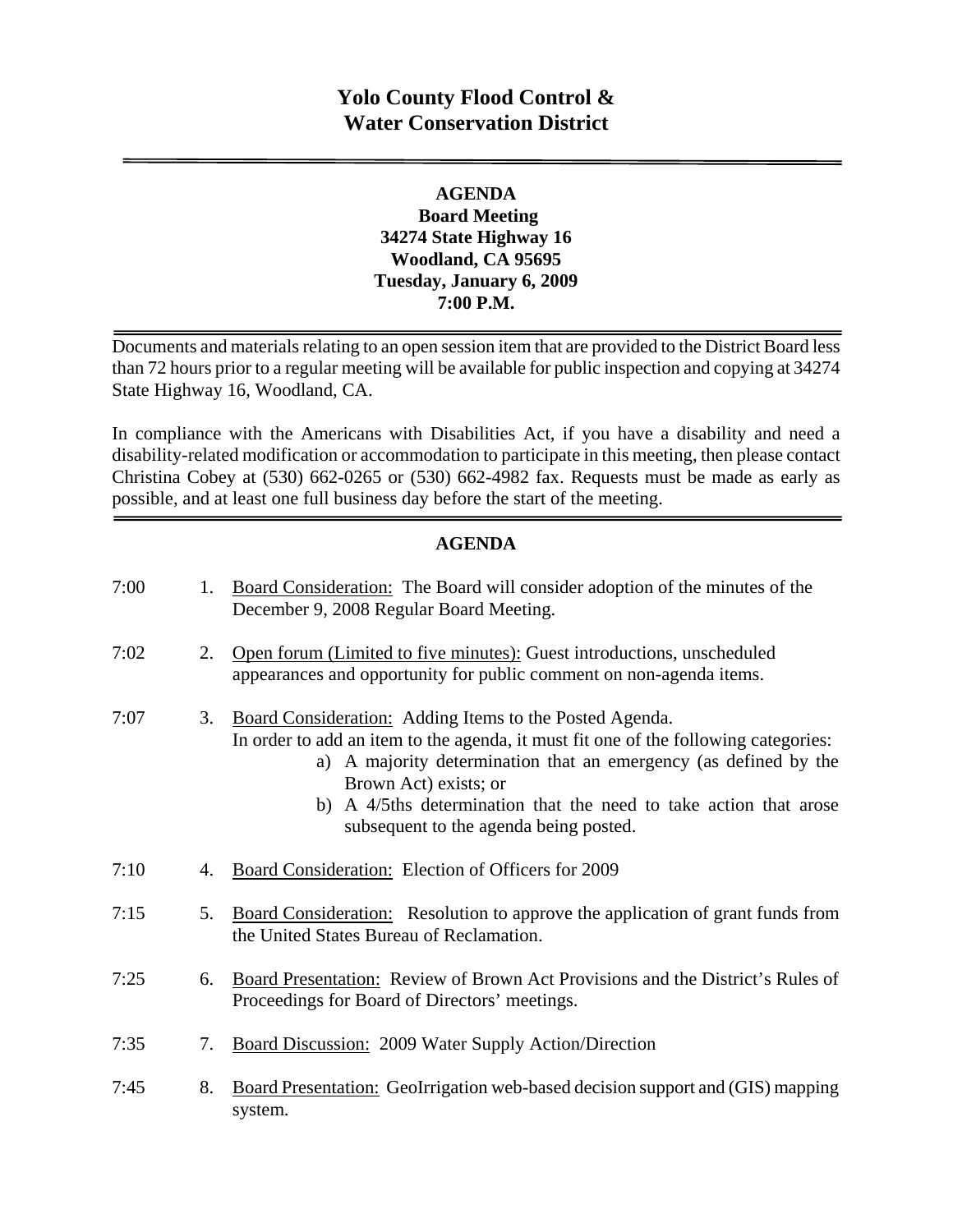| 8:00 | 9. | Directors' Reports: Each member of the Board will have the opportunity to report<br>on meetings and conferences attended during the prior month on behalf of the<br>District.                                                                                             |
|------|----|---------------------------------------------------------------------------------------------------------------------------------------------------------------------------------------------------------------------------------------------------------------------------|
| 8:05 |    | 10. Attorney's Report: The District's attorney will report on the following:<br>a) Current legal and legislative activities.                                                                                                                                              |
| 8:15 |    | 11. General Manager's Report: The Board will receive a report from the General<br>Manager or designated representatives regarding current general activities and<br>projects of the District.<br>a) General Activities<br>b) Operations, Maintenance and Water Conditions |
| 8:25 |    | 12. General Discussion: Opportunity for Board members to ask questions for<br>clarification, provide information to staff, request staff to report back on a<br>matter, or direct staff to place a matter on a subsequent agenda.                                         |
| 8:28 |    | 13. Board Consideration: The Board will consider the approval and the payments of<br>bills.                                                                                                                                                                               |

8:30 14. Adjourn

The public may address the Board concerning an agenda item either before or during the Board's consideration of that agenda item. Public comment on items within the Board's jurisdiction is welcome, subject to reasonable time limits for each speaker. Upon request, agenda items may be moved up to accommodate those in attendance wishing to address that item. Times listed for consideration of agenda items are approximate only. The Board may consider any agenda item at any time during the Board meeting.

I declare that the foregoing agenda was posted at the office of the Yolo County Flood Control and Water Conservation District, 34274 State Highway 16, Woodland, CA on December 29, 2008.

By: \_\_\_\_\_\_\_\_\_\_\_\_\_\_\_\_\_\_\_\_\_\_\_\_\_\_\_\_\_\_\_\_\_\_\_\_\_

Christina Cobey, Administrative Assistant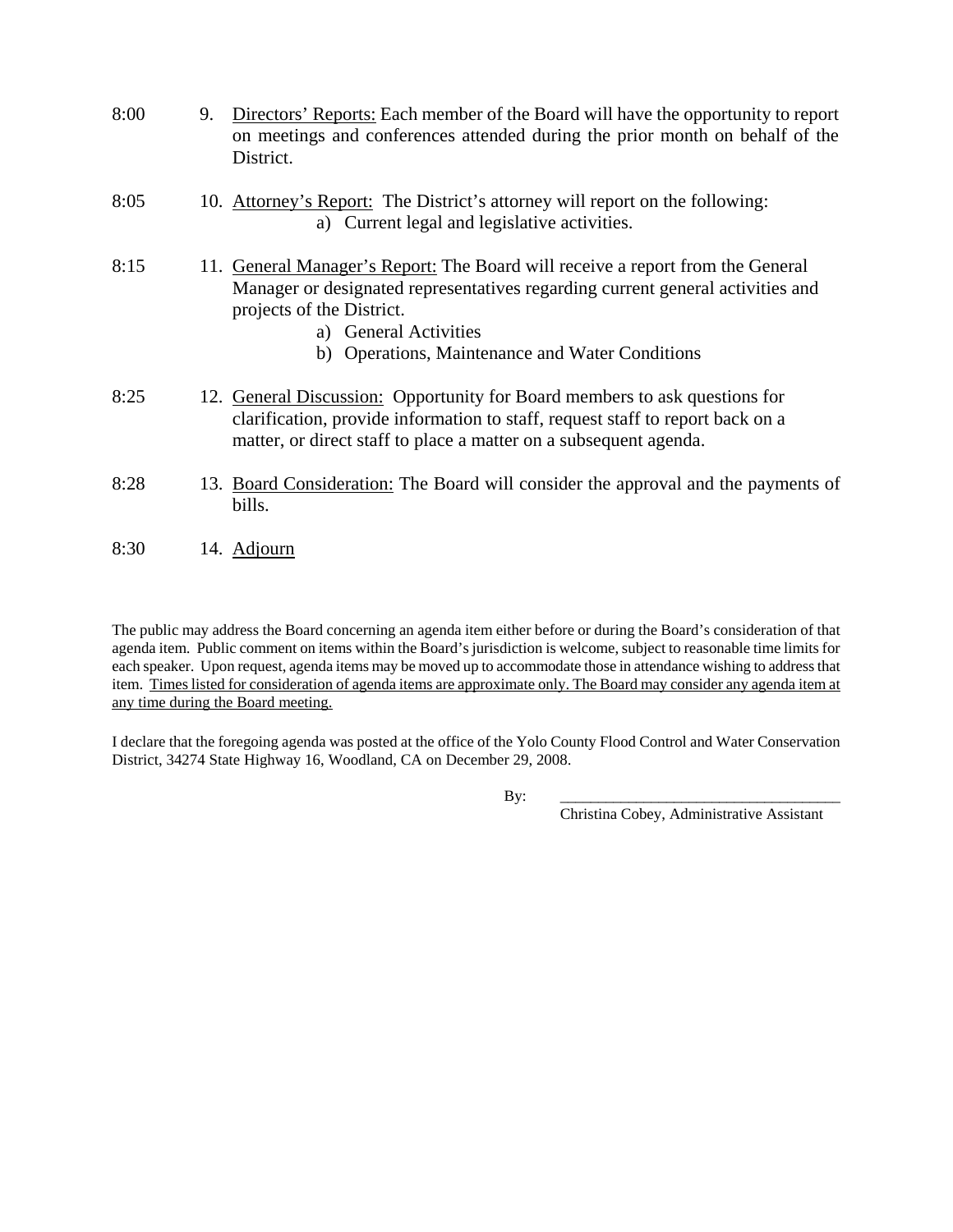

**FLOOD CONTROL & WATER CONSERVATION DISTRICT** 

# **BOARD MEETING MINUTES Tuesday, January 6, 2009, 7:00 PM**

**YCFCWCD Offices 34274 State Highway 16**  *BLOGGUNTY* **Woodland, CA 95695** 

The regular meeting of the Board of Directors of the Yolo County Flood Control and Water Conservation District (District) was held at 7:00 p.m. on January 6, 2009, at its regular place of business, 34274 State Highway 16, Woodland, California. Outgoing Chair Vink convened the meeting. Director Tadlock was absent. In attendance were:

District Board Erik Vink, Outgoing Chair Ann Brice, Incoming Vice Chair Jim Mayer, Director Bruce Rominger, Director

District Staff and Consultants Fran Borcalli, floodSAFE Yolo Program Manager Dan Holmes, Librarian Consultant Margaret Kralovec, Writer/Editor Tim O'Halloran, General Manager Jen Reed, Project Manager Max Stevenson, Water Resources Associate Paul Bartkiewicz, Legal Counsel

Members of the Public Duane Chamberlain, Chair Yolo County Board of Supervisors Dave Pratt Don Rominger, Former District Director Frank Sieferman, Sr.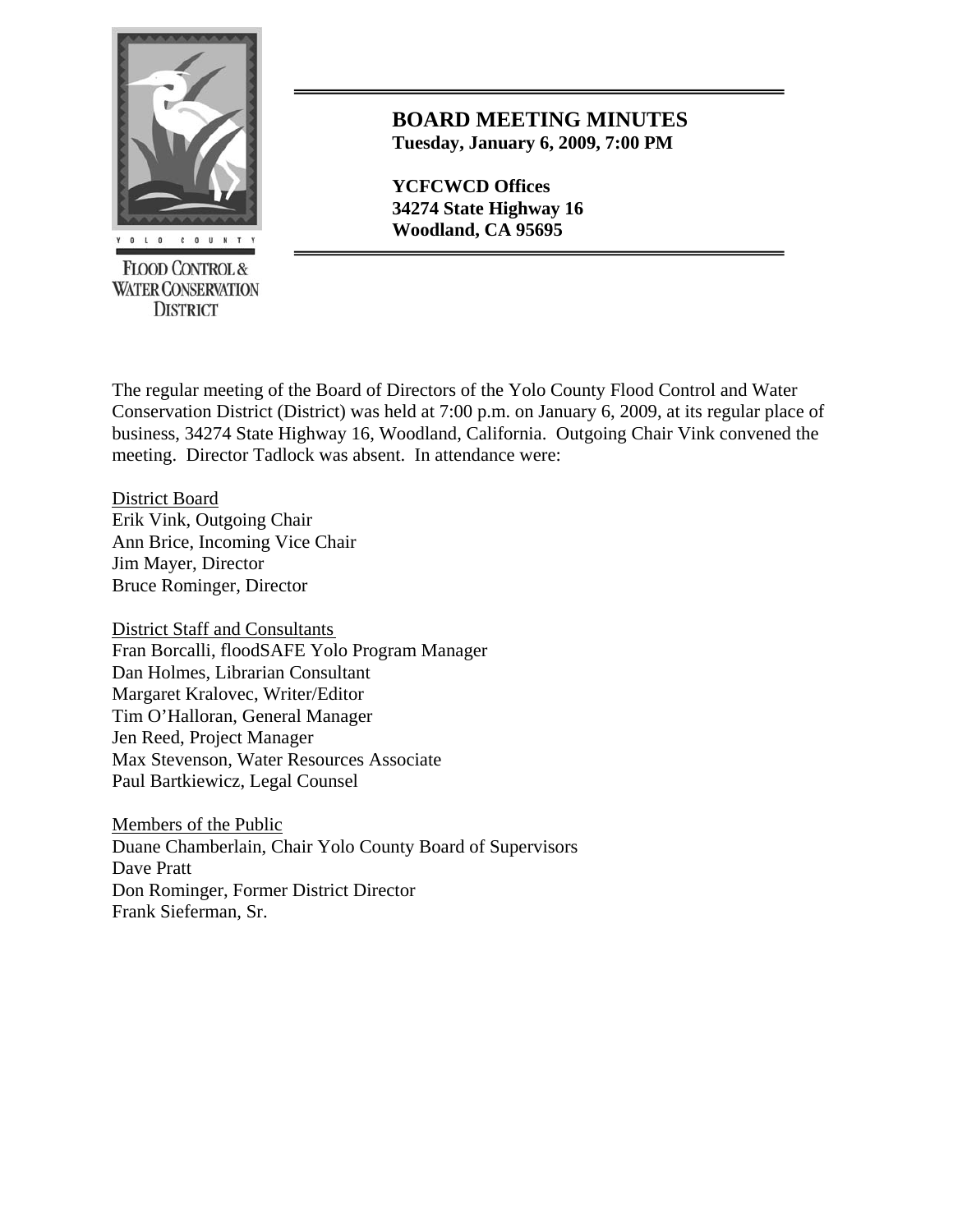#### **1. BOARD CONSIDERATION: Approval of Minutes**

**9.01 M/S/C** approved minutes for the December 9, 2008, Regular Board Meeting as submitted.

# **2. OPEN FORUM**

None.

## **3. BOARD CONSIDERATION: Adding Items to the Posted Agenda**

General Manager O'Halloran requested that Agenda Item 8 be moved to precede Item 5, which was agreed to by the Board.

# **4. BOARD CONSIDERATION: Election of Officers for 2009**

**9.02 M/S/C** election of Ron Tadlock as 2009 Chair, and Ann Brice as 2009 Vice Chair in accordance with the District practice of rotating Board Directors through officer positions. As part of this motion, General Manager O'Halloran will continue as Board Secretary, and Assistant General Manager Barton will continue as Assistant Secretary to the Board.

2008 Chair Vink thanked the Board and District staff for its support during the past calendar year, and Board members and O'Halloran expressed their gratitude for his service. In the absence of Chair Tadlock, Vice Chair Brice directed the remainder of the meeting.

# **5. BOARD PRESENTATION: GeoIrrigation Web-Based Decision Support and GIS**

**Mapping System** (formerly Agenda Item 8)

Librarian Consultant Holmes introduced the Board to GeoIrrigation, a subscription information mapping system for irrigation districts. Holmes demonstrated the mapping system which draws data from a growing body of data collections. It currently consists of 50 layers, with an expected addition of 10-15 layers in the near future, such as the Lidar high resolution topographical survey of Yolo County created by the Department of Water Resources and floodSAFE Yolo during the past year. The District has included historical information from 17 maps from 1871 to 1939 in order to establish current, accurate property descriptions from historical records that heretofore were accessible only through exhaustive paper records searches. As part of the subscription service, Geo-Spatial Services, the service provider for GeoIrrigation, will systematically keep data current, downloading parcel data from Lake and Yolo Counties on a quarterly basis, for example. Holmes demonstrated that the system contains regional information breadth as well as depth, (e.g., permitting access to specific data about an individual canal gate). O'Halloran reported that the system had a one-time \$18,000 set-up cost, with an annual maintenance fee of \$2,300. The STORM system currently used and updated by the District operations and maintenance staff will eventually be integrated into the GeoIrrigation system. O'Halloran noted that the variety of data (e.g., crops, pesticide use, drainage, precipitation, ownership, facilities, etc.) and its accessibility to register system users will make GeoIrrigation an invaluable tool for the District. Director Rominger noted that such data could help the District determine trends in crops, groundwater use, and other resources that would be useful for planning purposes. O'Halloran reported that 15 staff members have received training and currently have access to the GeoIrrigation system. He add that the District will be providing a workshop for Board members and others (e.g., partner agencies) so that they can access the GeoIrrigation system, once certain non-public data can be excluded from general access. Board members expressed their enthusiasm for the GeoIrrigation system and its potential for the District, and thanked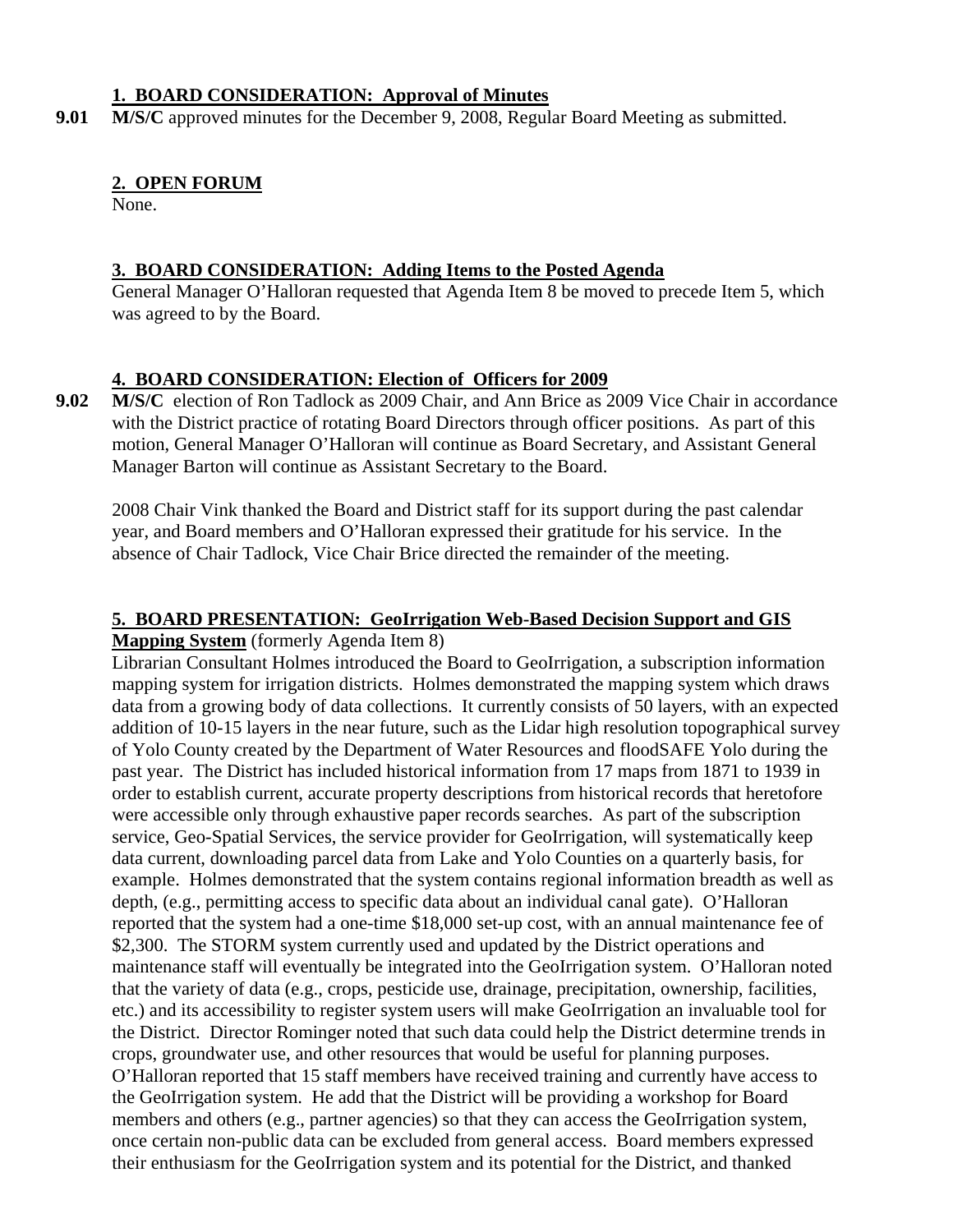Holmes for his presentation.

# **6. BOARD CONSIDERATION: Resolution to Approve Application for Grant Funds from US Bureau of Reclamation** (formerly Agenda Item 5)

**09.01 M/S/C** Resolution No. 09.01, a resolution of the District Board of Directors approving District action to submit this grant proposal. This proposal is for the replacement and installation of two automated check structures along the Winters Canal and two automated head gates also on the Winters Canal. If successful, the grant will require 50% cost share. 4 Aye, 0 Nay, 1 Absent.

#### **7. BOARD PRESENTATION: Review of Brown Act Provisions and District's Rules of Proceedings for Board of Directors' Meetings** (formerly Agenda Item 6)

Legal Counsel Bartkiewicz reported that there were no changes to the Brown Act, but he briefly explained the intent of the Brown Act and the purpose of the Rules of Proceedings, and pointed out particularly relevant sections regarding conflicts of interest, closed session provisions, and teleconferencing rules.

**8. BOARD DISCUSSION: 2009 Water Supply Action/Direction** (formerly Agenda Item 7) General Manager O'Halloran reported on the current water supply and other considerations for the upcoming irrigation season given the absence of carryover water supplies and lack of inflow to the reservoirs to date. Unless upcoming precipitation dramatically changes the water supply, O'Halloran noted that at best, the District faces a season in which water deliveries are allocated, and a real possibility of no deliveries at all.

O'Halloran reminded the Board that the District currently bills customers by water use only. He noted that as a matter of equity, the District might want to consider charging a water availability fee to customers who wish to retain their access to deliveries, even if they choose not to use them. Such a change would have the benefits of creating a more equitable billing structure, and leveling the revenue stream.

Director Mayer inquired about the formal communication process to customers, and O'Halloran indicated he would be sending out a letter to customers by the end of January that would be a notice of the potential for an allocated or non-delivery season for purposes of crop planning. The customer rate letter, required by Proposition 218, will be issued in February.

Director Mayer recalled that the District decided to defer changes to wheeling charges while it observed customer wheeling at the end of last season. He expressed that the District should expect more wheeling in the coming season, given water supplies, and asked that the District look at their data and address the issue of wheeling rates. Mayer also reiterated the importance of incorporating any fee changes into a long-term plan that includes public communication and input before final decisions are made.

Duane Chamberlain asked about the status of the pump incentive program. O'Halloran responded that the District hopes to expand the program, now that the program has been developed and piloted, but that expansion would present its own operational challenges. Chamberlain suggested the District include consideration of using wells in water-intensive croplands, such as rice fields, since such crops will likely not be planted in a non-delivery year. O'Halloran noted the District will be calling customers to meetings at which input can be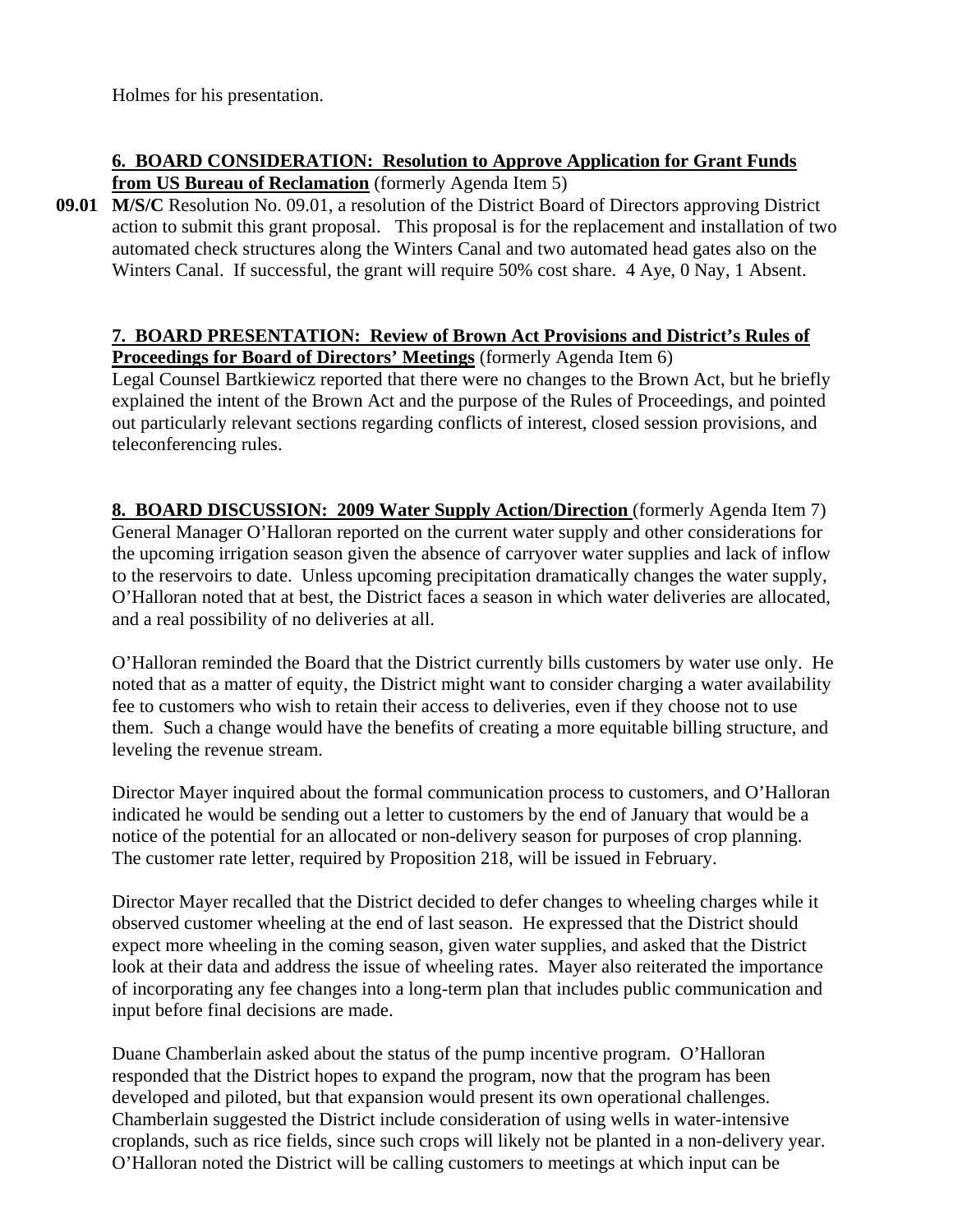generated and considered by the District.

#### **9. DIRECTORS' REPORTS**

Director Vink reported that Northern California Water Association (NCWA) has hired Donn Zea as its new executive director.

#### **10. ATTORNEY'S REPORT**

District Counsel Bartkiewicz reviewed the Delta Vision Strategic Plan development, and reported that it is currently under consideration of the Governor's cabinet secretary committee, which is likely to approve the plan. He noted issues of concern for NCWA and municipal and industrial users: 1) potential reallocation of Sacramento Valley water supplies to inundate the Yolo Bypass and provide higher spring and fall flows; 2) water diversion charges to fund implementation of the Delta Plan; 3) water bond legislation; and 4) Delta governance.

#### **11. GENERAL MANAGER'S REPORT**

a. General Activities

General Manager O'Halloran reported that the President-Elect's economic stimulus package might apply to two District projects: the Moore Siphon and the Capay Dam stabilization.

O'Halloran noted that on January 26, the District will be making a major presentation on the Capay Dam stabilization project to the Technical Advisory Committee of the Cache Creek Resource Management Plan and others.

Director Mayer recommended the District communicate with the congressional delegation on these two projects in preparation for requesting economic stimulus plan funding.

Project Manager Reed inquired about the applicability of the Indian Valley hydroelectric rehabilitation project to stimulus plan funding. O'Halloran noted that the District should take a look at this project as well.

O'Halloran also reported that the Indian Valley underwater shut-off gate inspection had occurred, but poor visibility limited the inspection to a manual one. The shut-off gate appears to be in good shape, and an undocumented, ad hoc support structure was discovered in the inspection. The question of how the shut-off gate can be used in light of urgent need remains unanswered. In response to an inquiry about current releases, O'Halloran indicated that Indian Valley continues to release 10 cfs daily in accordance with Department of Fish & Game regulations, and Spring Valley still receives .5 cfs per day by agreement.

O'Halloran reported that the Integrated Regional Water Management Plan (IRWMP) requirements are no longer thought to be satisfied by a county boundary approach. As such, the Water Resources Association of Yolo County will be working with Counties of Lake, Napa, and Solano to develop a regional IRWMP approach. Lake County is just beginning, Napa County has its IRWMP under consideration, and Solano County has a highly developed plan, so regional partners are in different states of IRWMP